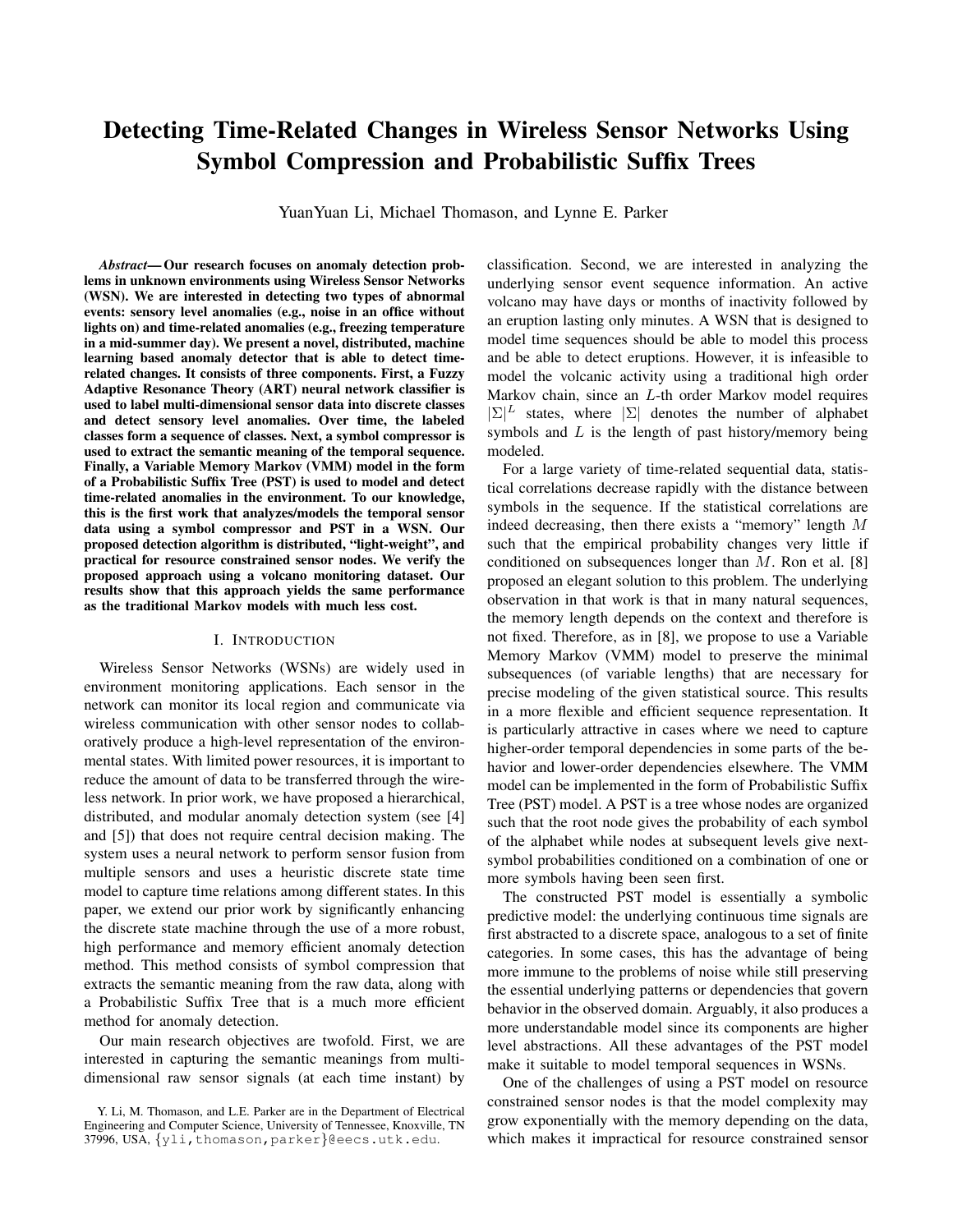nodes. For example, in the volcano monitoring dataset, it is common to have a period of inactivity that extends over several days, weeks or months. Using PST models directly to model the sensor data is computationally prohibitive. Thus, we use a data driven approach to automatically infer discrete and abstract representations (symbols) of primitive object interactions. These symbols are then used as an alphabet to infer the high level structures of typical interactive behaviors using PST models. This Markov model represents high level semantic notions. These environment feature descriptors are invariant of the sensor classes and time dependencies. They constitute the input to a statistical learning framework where discrete representations of interactive behaviors can be learned by modeling the probability distribution of the feature vectors within the interaction feature space.

Symbolic modeling and processing have several advantages over continuous measurements and models, including: 1) sensor data is often discrete (i.e., certain radar systems [12]); 2) environments that are modeled with discrete states that have clear physical interpretations are natural and easy for humans to interpret (e.g., eruption or no eruption vs. vibration measurements); and 3) data compression techniques, which we use to reduce the size of the observations, typically require discrete state representations.

The rest of this paper is organized as follows. We first review related work in Section II. We then present our proposed approach in Section III, which includes our network architecture. In Section IV, we test the approach on a volcano monitoring dataset. Finally, we summarize our findings in Section V.

## II. RELATED WORK

Various regression models have been proposed for timerelated analysis in WSNs (e.g., [11]). Regression models involve a complex parameter estimation process and may suffer from model mismatch and bias-variance trade-off problems. There has been some work on the use of probabilistic time-series models in WSNs, such as the Kalman Filters (e.g., [2]). In general, Kalman Filter-based models are sophisticated and require significant computation. The fixed length Markov model is another commonly used technique for time series analysis [12]. Examples of fixed order Markov models include the Markov Chain, Hidden Markov Model, etc. Due to the limited resources in WSNs, building high and fixed order Markov models is not feasible. The VMM is a data-driven Markov model that supports online learning and online detection. Note that in practice, the VMM is usually implemented in the form of a PST. Many researchers have proposed algorithms to build PST models in linear time and space (e.g., [1]). In addition, the method is automatic, and can be applied without assuming any preliminary information. PST models have been applied in WSNs for object tracking in (e.g., [10]). To the best of our knowledge, our work is the first work that makes use of a PST model to detect time-related anomalies in WSNs. Our results show that a PST has the same performance as the same order Markov model with less memory cost.

## III. PROPOSED APPROACH

In this section, we first introduce the overall architecture, followed by the description of symbol compression method, PST model construction and a likelihood-ratio based anomaly detector.

# *A. Architecture for the WSNs*

As addressed in our previous works [4] and [5], we employ a hierarchical learning/communication structure for our WSN. The sensor nodes in the WSN are divided into clusters, as shown in Fig. 1. Each cluster has a clusterhead and multiple cluster members. Each cluster covers a geographic region and is responsible for detecting the environmental changes in that region. Both cluster members and clusterheads run an identical detection system — a classifier, a symbol compressor, a time analysis model and a missing data estimator. Cluster members read in raw sensor readings,  $o_i$ , from the environment as input, and then perform sensor fusion and classify data into categories  $c_i$ . If an anomaly is detected by the classifier, an abnormal alert is raised. After the classification process, cluster members compress their category labels and send the compressed category labels  $s_i$  (higher level semantic symbols in temporal sequences) to their clusterheads. Note that in our previous system, the cluster member would send the class labels after each time step. By compressing the class label sequence into a shorter temporal sequence, we are able to save communication costs by removing the redundancies in the temporal sequence. The amount of redundancy removed depends on the compression ratio of the original temporal sequence. Then, the clusterhead analyzes the compressed sequences at a higher level. If an anomaly is detected by the time analysis module, an abnormal alert is raised. Clusterheads often cannot receive complete labels from all of their cluster members, due to unstable wireless communications. Ignoring missing data would result in too many false positives (as justified in our previous work [5]). Thus, the clusterheads first preprocess the collected category labels by identifying and estimating the missing values (using our technique described in [5]). The learning system has a hierarchical structure — clusterheads may have higher level clusterheads which classify their output (compressed) class labels. Finally, the root node obtains the final model of the environment. With this learning architecture, the system is able to detect both abnormal environmental changes and time-related changes.

We keep our design in a modular form because it gives human operators the flexibility of turning off the modules that are not needed. For example, the operator can turn off the time analysis module if analyzing time is not of interest. In addition, the WSN can be easily scaled to a large number of sensors. At the same time, this hierarchical approach reduces communication, which in turn saves energy in the WSN.

Fig. 2 demonstrates the flow of the sensor signals of an individual sensor node in our proposed system, which is a significant extension over our prior design in [4]. Each sensor node takes in multi-dimensional raw sensor vectors from the environment as input, and then performs sensor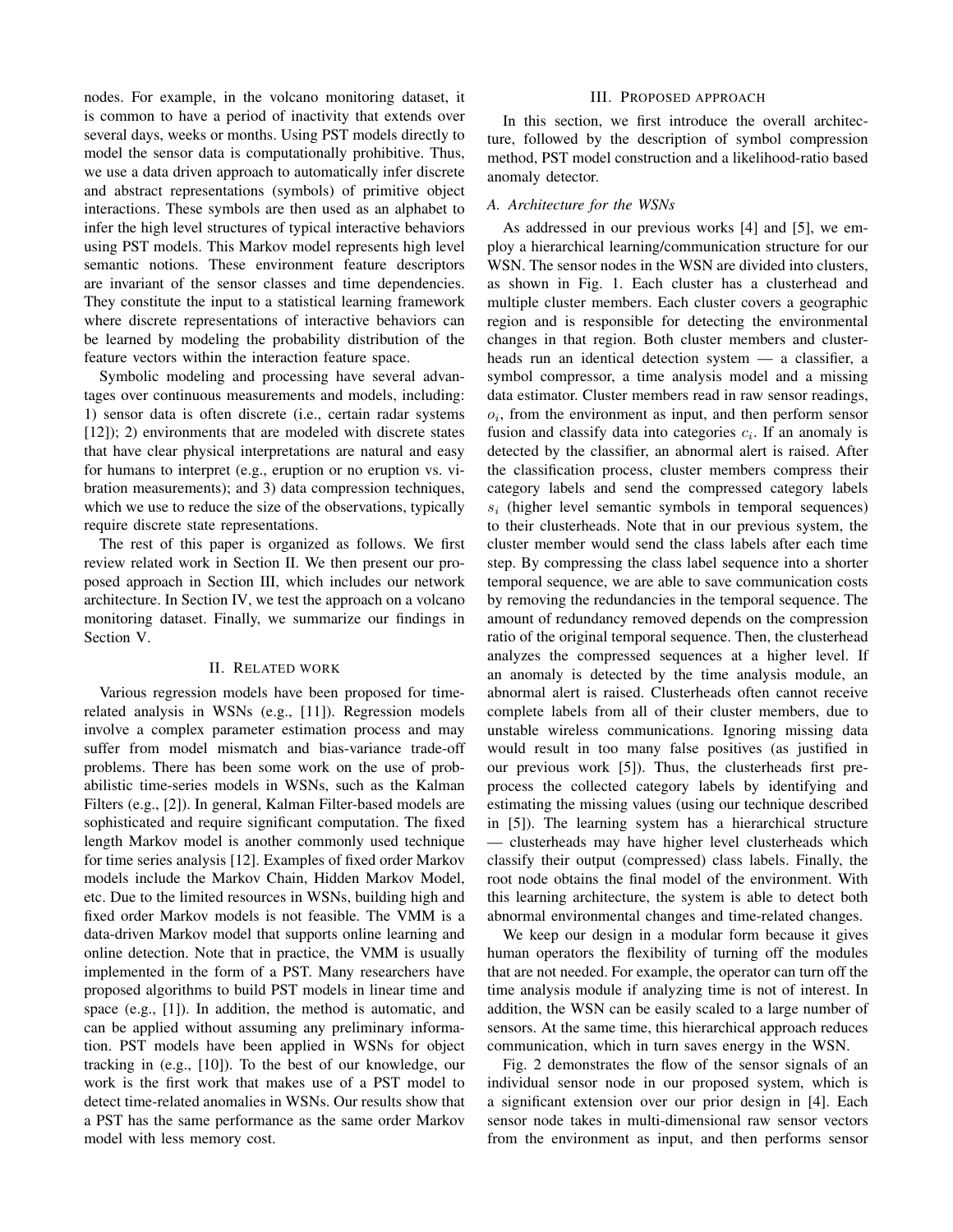

Fig. 1. The overall learning architecture for WSN. All sensor nodes run the same programming image. Depending on the role of the sensor node (clusterhead/cluster member), the assigned modules are activated.

| Sensors'                |            |                              | : Two-step temporal modeling process : |                           |            |                                     |
|-------------------------|------------|------------------------------|----------------------------------------|---------------------------|------------|-------------------------------------|
| signals<br>over time, O | Classifier | Sequence of 1<br>Iclasses. C | Symbol<br>compressor                   | Compressed<br>sequence, S | <b>VMM</b> | Temporal<br>model $Imodel, \lambda$ |

Fig. 2. The proposed architecture for an individual node.

fusion and classifies the raw sensor signals into categories using a classifier. If the new category does not match one of the existing normal categories, a sensor level anomaly is detected by the system. The classifier that we use is the Fuzzy Adaptive Resonance Theory (ART) neural network [3]. The details of the Fuzzy ART neural network algorithm can be found in [4]. After the sensor fusion and categorization process is finished, the system further checks whether there are time-related changes. The temporal sequence model is a two-step process. First, the sequence of classes/categories is first compressed with a symbol compressor (described in Section III-B). It operates efficiently by sampling the string statistics in a manner that allows a compressed representation and exact reconstruction of the original string. Depending on the implementation, learning and generating can be off-line or on-line, real-time or non-real-time. Then the compressed events are built into a PST model. In order to detect timerelated changes, the system measures the likelihood of the current compressed sequence, compared to the PST model(s) learned during the training phase.

Note that we propose this two-step structure to make our system more flexible when capturing the temporal sequence information. For example, system designers may substitute another symbol compression method or Markov-based model as desired. When modeling the temporal sequence, if time duration within a state (class) is not of interest, the designers can simply remove all consecutive repeated categories in the symbol compression stage and let the PST model only the state sequences.

#### *B. Identifying semantic symbols from temporal categories*

One significant extension to our previous work in [4] is adding the ability to identify semantic symbols from temporal categories. Identifying semantic symbols is of particular interest since it allows reasoning to be extended from individual temporal categories to a higher semantic level. In this research we are interested in modeling the

joint (combined) behavior of pairs of interacting semantic symbols. These semantic symbols can be constructed using compression algorithms. Compression algorithms can roughly be categorized into lossless or lossy compression [9]. Lempel-Ziv77/78 and Lempel-Ziv-Welch (LZW) are the most widely used dictionary-based compression techniques [9]. The main mechanism in both schemes is pattern matching: find string patterns that have occurred in the past and compress them by encoding a reference to the previous occurrence. Our temporal sequence compression process is defined as follows. The encoder/compression algorithm takes a sequence of category labels  $C = \{c_1, \dots, c_T\}$  and compresses it into another sequence denoted by *S*, which encodes higher-level semantic meaning. We have used the LZW algorithm to construct semantic symbols. LZW is an improved implementation of the Lempel-Ziv78 algorithm. The algorithm is designed to be fast to implement but is not usually optimal because it performs only limited analysis of the data. With the limited resources of a WSN, it is important to reduce the amount of processing. In a typical compression run, the algorithm takes a string as input, and processes the string using a dictionary of distinct substrings. The algorithm encodes the string (and builds the dictionary) by making a single left to right traversal of a sequence. Initially, the dictionary contains the alphabet with its corresponding encoding. Then it sequentially adds every new substring that differs by a single last character from the longest match that already exists in the dictionary. This repeats until the string is consumed. The idea is that, as the string is being processed, it populates the dictionary with longer strings, and allows encoding of larger blocks of the string at each replacement.

Note that with the proposed two-step temporal modeling process, it is not necessary to keep all entries in the dictionary. Especially with limited memory in the wireless sensor nodes, we wish to build a small dictionary. If a system can afford to build a PST with order up to *M*, dictionary entries with length shorter than *M* can be pruned, since they can be modeled by an *M*-th order PST. The length of each dictionary entry corresponds to a real-world event in discrete time. Specifically, the length of a single-alphabet entry in the dictionary denotes the time duration of the event's occurrence and the corresponding index carries that semantic meaning. Thus, the compressed temporal sequence is able to maintain the higher-level semantics of the initial temporal sequence while using a shorter length. In WSNs, transmitting a compressed sequence saves communication costs compared to transmitting uncompressed raw data.

#### *C. Modeling semantic interactions using PSTs*

Another significant extension to our prior work in [4] is modeling semantic interactions using PSTs. The PST model, which was originally designed for classification purposes, has the advantage of improved extraction of statistical information from sequences. The trade-off is that it deliberately throws away some of the original sub-sequences during the analysis process to maintain a compact representation. In resource constrained WSNs, compact data models save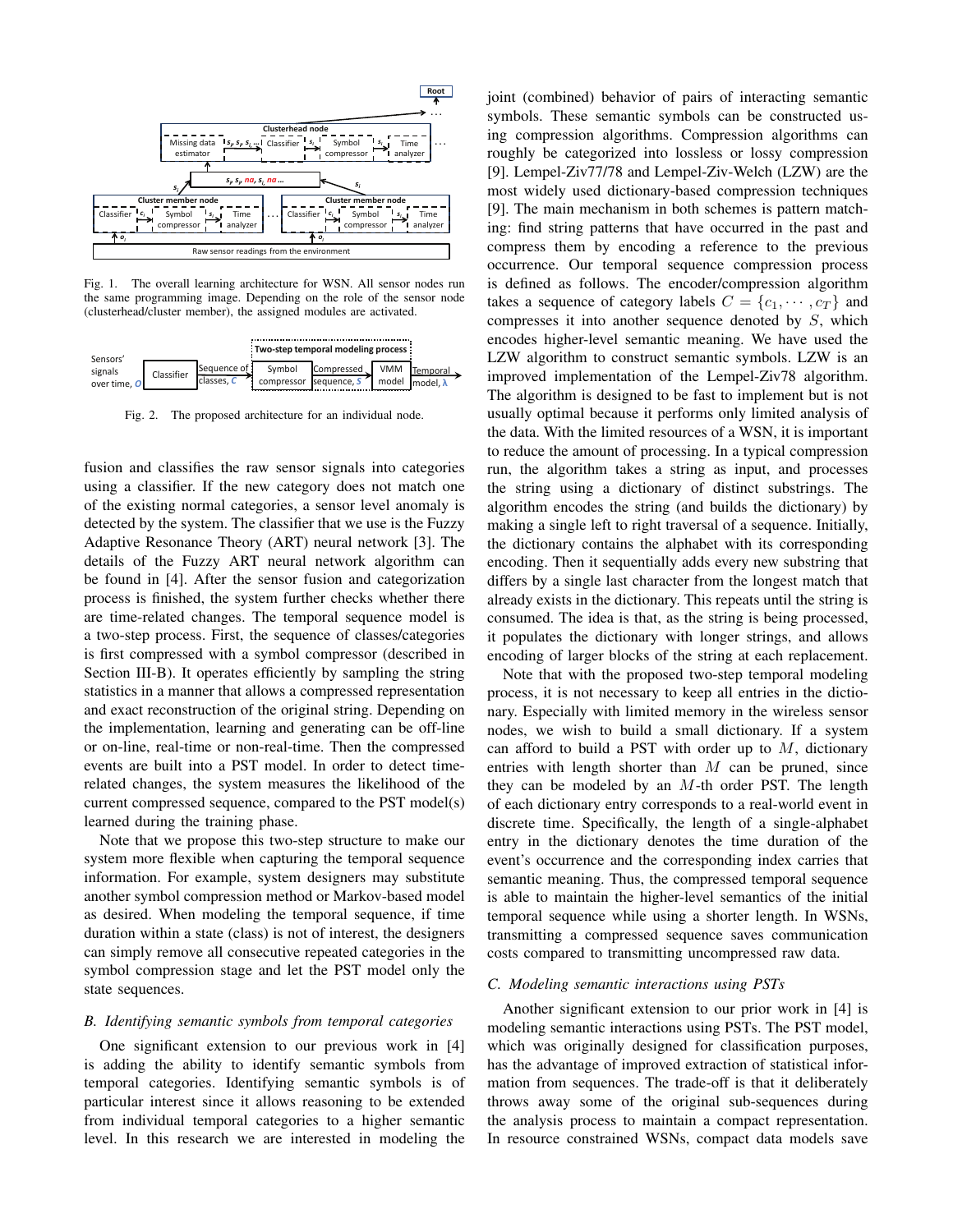energy in nodes by reducing the amount of data being transferred among the nodes. We are interested in building models of the environment that are able to support both interpretation and anomaly detection. We achieve this by using PSTs to efficiently encode the sequences of the categories corresponding to observed interactive behavior in the feature space. In the following, the definition of the PST is first given. Then, we explain how the PST is used to detect timerelated anomalies in the WSN.

The PST is a stochastic model that uses a suffix tree as the index structure. This approach is based on the "memory" of natural sequences. That is, the root node of the PST gives the empirical probability of each symbol in the alphabet while each node at subsequent levels is associated with a vector that gives the next symbol given the label of the node as the preceding segment. For example,  $P(s_{i+1}|s_0...s_i)$  =  $P(s_{i+1}|s_{i-M}...s_i)$ , where  $i > M$ , gives the empirical probability distribution *P* of the next symbol  $s_{i+1}$  given the last *M* symbols in the preceding segment. Furthermore, a tree of order *M* has *M* levels beyond the root. Detailed PST inference and pruning procedures can be found in [6].

Let  $S = \{s_u : u \in U\}$  denote a compressed temporal sequence of size *U*, where *u* denotes the discrete time unit after compression. To model the normal behavior using the Maximum Likelihood criterion, we find a model that maximizes the probability of a given sequence of observations. Given a PST  $\lambda$ , the total likelihood of the observations can be expressed mathematically as  $L = P(S|\lambda)$ . If the probability of the observation sequence given the model is below a threshold  $\theta$ , then an anomaly is detected. A likelihood-ratio detector is addressed in detail in the following subsection.

The computation for this procedure is fast and inexpensive. The PST model has been shown to be implementable in linear time and space [1]. Let the length of the training sequence be *n*, the memory length of PST be *M*, the alphabet be  $\Sigma$ , and the length of a testing sequence be *k*. Apostolico and Bejerano's PST building algorithm takes  $O(n|\Sigma|)$  time [1]. This procedure is a one-time overhead cost to the system during the initial period (unless the PST needs to be updated). To detect anomalies after the PST is constructed, the system has to calculate the likelihood that the testing sequence matches the built PST. The sequence matching procedure is a simple tree traversal, and the detection procedure takes *O*(*mk*) time. Thus, it is practical for sensor nodes that have limited resources.

## *D. Likelihood ratio detection scheme*

We are interested in detecting anomalies in an unknown environment. Therefore, we assume that the initial model that we have learned is the normal model of the environment; variations from the initial model are treated as anomalies. Let *S* denote the entire (compressed) sequence of environmental states  $S = \{\tilde{S}, \tilde{S}\}\$ , where  $\tilde{S}$  denotes the training sequence, and  $\hat{S}$  denotes the target testing sequence. Given a segment of observations/class labels  $\tilde{S} = \{s_1, \dots, s_v\}$ , and a segment of observations/class labels  $\hat{S} = \{s_{v+1}, \dots, s_U\}$ , the task of detecting anomalies in the sequence  $\hat{S}$  is to determine if  $\hat{S}$  is the same as  $\tilde{S}$ . (Note that in some applications the types of anomalous events are known; in that case *S*˜ can represent abnormal observations, and an anomaly is detected when  $\hat{S}$  matches  $\tilde{S}$ .) The likelihood-ratio detector is similar to that proposed by Reynolds, et al., in [7] for speaker verification problems. The anomaly detection problem is formulated as determining if sequence *S*ˆ is different from the normal sequence  $\tilde{S}$ . The anomaly detection task can be restated as a hypothesis test between:

$$
H_0: \hat{S} \text{ is normal and } H_1: \hat{S} \text{ is abnormal.} \qquad (1)
$$

The likelihood ratio test to decide between these two hypotheses is given by:

$$
\frac{p(\hat{S}|H_0)}{p(\hat{S}|H_1)} \begin{cases} \geq \theta & \text{accept } H_0 \\ < \theta & \text{reject } H_0 \end{cases}
$$
 (2)

where  $p(\hat{S}|H_i)$ ,  $i = 0, 1$ , is the probability density function for the hypothesis  $H_i$  evaluated for the observed sequence  $\hat{S}$ , also referred to as the likelihood of the hypothesis  $H_i$  given the sequence. The decision threshold for accepting or rejecting  $H_0$  is  $\theta$ . For our temporal anomaly detection, the null and alternative hypothesises use PST models *λ*. Hence, we denote the PST model for the null hypothesis as  $p(S|H_0; \lambda_0)$ and for the alternative hypothesis as  $p(S|H_1; \lambda_1)$ . The likelihood ratio detector is  $p(S|H_0; \lambda_0)/p(S|H_1; \lambda_1)$ . Usually, the logarithm of this statistic is used giving the log-likelihood ratio,

$$
\Lambda(\hat{S}) = p(\hat{S}|H_0; \lambda_0) - p(\hat{S}|H_1; \lambda_1)
$$
\n(3)

During the training period, we may encounter various event sequences that are normal, abnormal and/or undetermined. The model for  $H_0$  can be estimated using a normal event sequence. However, the model for  $H_1$  is less well defined since it potentially must represent every abnormal situation possible. Since the environments that WSNs operate in are typically unknown, it is not possible to train  $H_1$  with every abnormal situation. Therefore, we believe the universal background model (UBM) [7], which uses all hypothesized sequences of events, is more suitable. The UBM in our application is the entire set of training data, which may include normal, abnormal and undetermined event sequences.

## IV. EXPERIMENTS

# *A. Volcano Reventador data*

We use a volcano monitoring dataset to test the proposed anomaly detection system. The dataset was collected by Werner-Allen, et al., over a 24-hour time period at the Volcano Reventador [13]. The data used in our experiments is obtained from one of the seismic stations, which samples the environment at 120 *Hz*. Since the data is voluminous, we have analyzed one day's worth of data, which is approximately 200 megabytes. This data is from a single station (a single sensor node), which is not from a complete sensor network. The following experiments that we conduct do not involve clusters or clusterheads. However, the detection process for the entire WSN work is described in Section III. We have demonstrated in our prior work [4], [5] that the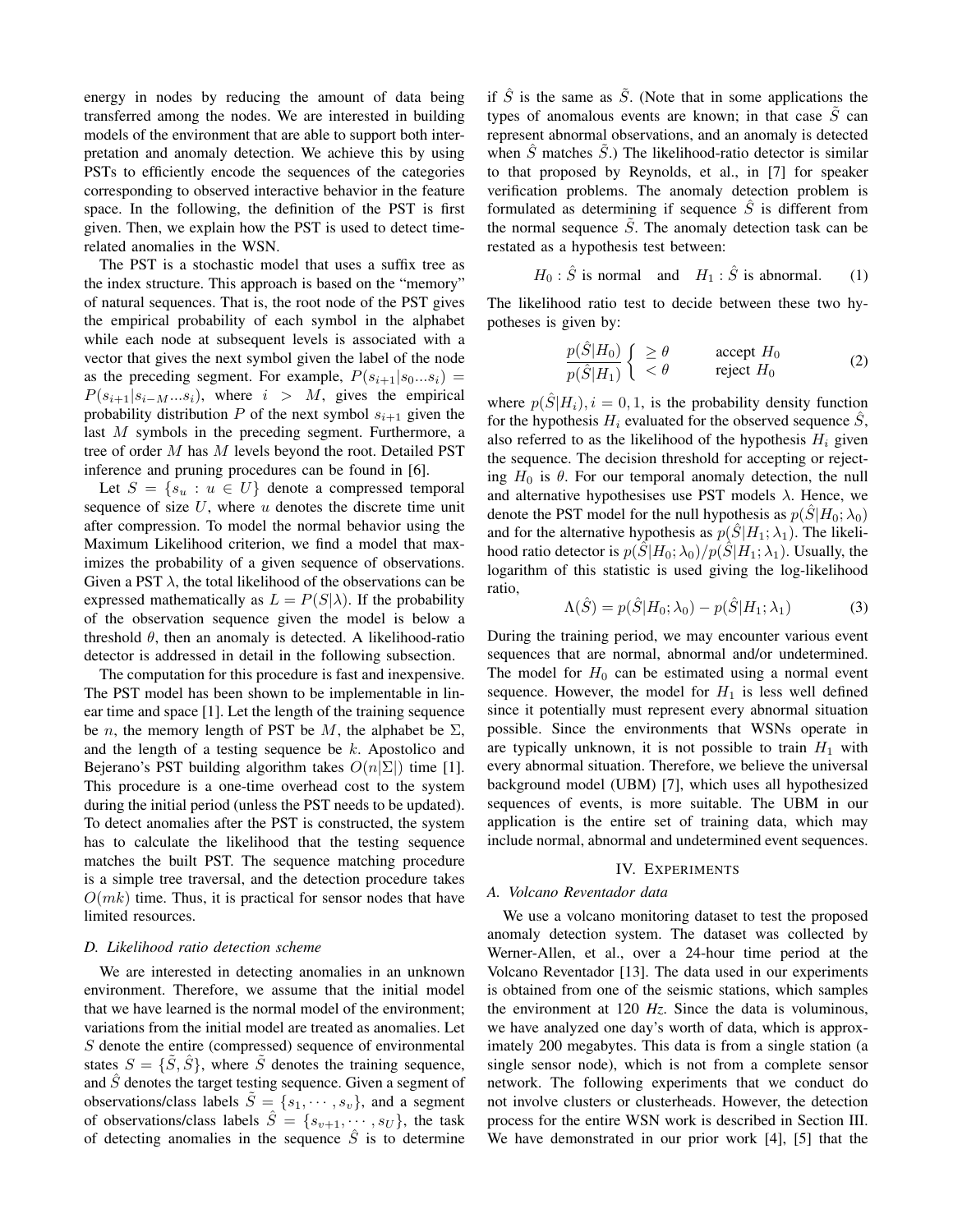previously proposed detection system works with multiple layers of clusters of sensor nodes that use multiple sensors in our lab environments. Our previous approach uses heuristic discrete states to model time; since the 2-step temporal modelling approach proposed in this paper also uses discrete state representations, we believe this should work with the existing system architecture when implemented on the physical nodes. The current approach is more robust when detecting multiple anomalies in the environment and takes less communication by transmitting compressed temporal sequences. We use the volcano dataset here as proof-of-concept to illustrate how our enhanced time modeling module works on a real world dataset. In future work, we will evaluate our system using a full WSN.

# *B. Preprocessing*

The raw seismic data *O* is normalized and categorized by the Fuzzy ART neural network. The raw sensor data *O* is classified into  $|\Sigma| = 13$  categories by setting the vigilance parameter  $\rho$  of the Fuzzy ART system to 0.93. Hence, the output temporal categorization sequence *C* has an alphabet size *|*Σ*|* of 13. Note that the physical meaning of these 13 categories is unknown. In future work, if we have the ground truth of the seismic data, the Fuzzy ART neural network can assign more meaningful categories (e.g., magnitudes of eruptions) by adjusting its vigilance parameter *ρ*. The data is grouped into hour-long subsets. Based on visual inspection, there are no volcanic activities during the period between the 1 *st* hour and the 15*th* hour; we regard this period as the normal period. There is an anomaly/eruption between the 15*th* hour and the 16*th* hour. Thus, we regard this hour as an abnormal period. We are unable to determine whether the periods following the eruption are "normal after eruption" or "abnormal". As a result, we currently discard the data after the 16*th* hour. In summary, we treat hours 1*−*15 as a normal period and hour 16 as an abnormal period.

The following performance metrics are used to evaluate our system: compression ratio, True Positive Rate (*TPR*), True Negative Rate (*TNR*), False Positive Rate (*FPR*) and False Negative Rate (*FNR*).

## *C. PST vs. Fixed length Markov model*

We first compare the performances between the PST model and the traditional fixed length Markov model on the volcano monitoring dataset. In this experiment, we use the abnormal period's category sequence (hour 16) as training data and the normal periods' (hours 1-15) category sequences as testing data. The performance is measured by the negative log-likelihood of the normal category sequence given the observation of the abnormal category sequence. Specifically, we construct both PST and fixed length Markov models from the training data with Markov orders 1, 2, 3, 4, 5, and 10. For each PST/fixed length Markov model, we calculate the negative log-likelihood  $P(C|\lambda)$  of the testing sequence C given the PST/fixed length Markov model *λ*. The larger the negative log-likelihood value is, the more dissimilar are the compared sequences. We expect the dissimilarity between the abnormal period and the normal period to grow as the memory order grows.

Our results are summarized in Table I. The empirical results indicate that the sizes of PST models are much smaller than the traditional fixed length Markov models as the order increases. For example, observe that the 10*th* order fixed length Markov model uses 981 states, while the order-10 PST model only uses 205 states. The negative loglikelihood is the same between a sequence given a PST model and a fixed length Markov model with the same order, since we eliminate nodes that have the same probabilities as their parent nodes when constructing the PST models. The model is lossless in terms of capturing the information of the training data. Therefore, we prefer a PST model over a fixed-length Markov model because it is purely datadriven, it is flexible, and most importantly, it takes less space. Note that the PST models can be pruned to remove some low probability nodes (see [8]); however, this will lead to information loss. In future work, we will evaluate the proposed detection system based on PST models with thresholds to remove low probability nodes. In addition, we will explore a systematic procedure for deciding the threshold values for PST models in the proposed detection system.

TABLE I COMPARISON OF FIXED LENGTH MARKOV MODELS VS. PST MODELS

|            | Order          | Num. of nodes | - log-likelihood |
|------------|----------------|---------------|------------------|
| Fixed      |                | 12            | $-0.0141$        |
| length     | 2              | 45            | $-0.0112$        |
| Markov     | 5              | 296           | $-0.0069$        |
|            | 10             | 981           | $-0.0046$        |
| <b>PST</b> |                | 12            | $-0.0141$        |
|            | $\overline{2}$ | 41            | $-0.0112$        |
|            | 5              | 146           | $-0.0069$        |
|            | 10             | 205           | $-0.0046$        |

#### *D. PST model with compressed temporal sequence*

As shown in the previous section, using the PST model directly on the volcano monitoring dataset is still not practical for the resource limited sensor nodes, i.e., it takes 208 states to build a PST model with a memory of 10 observations. An observation with 10 samples can hardly capture any meaningful sequences in the environment monitoring type of applications. In reality, daily life activities usually take more than 10 observations to capture. If modeling such a long sequence of actions is important to an application, the PST model will not be a practical solution if used directly on the raw samples. Our proposed compression technique, in which the PST is built from the higher level symbol representation rather than the original data, addresses this issue.

We applied the standard LZW symbol compression algorithm on the category sequences of the dataset. The average dictionary size for 16 hours (excluding the pre-built characters in the dictionary) is approximately 61 entries per hour. Based on the given data, we observe that there are long periods of inactivity, which are denoted by sequences of category "1". Then, we apply the compression algorithm to